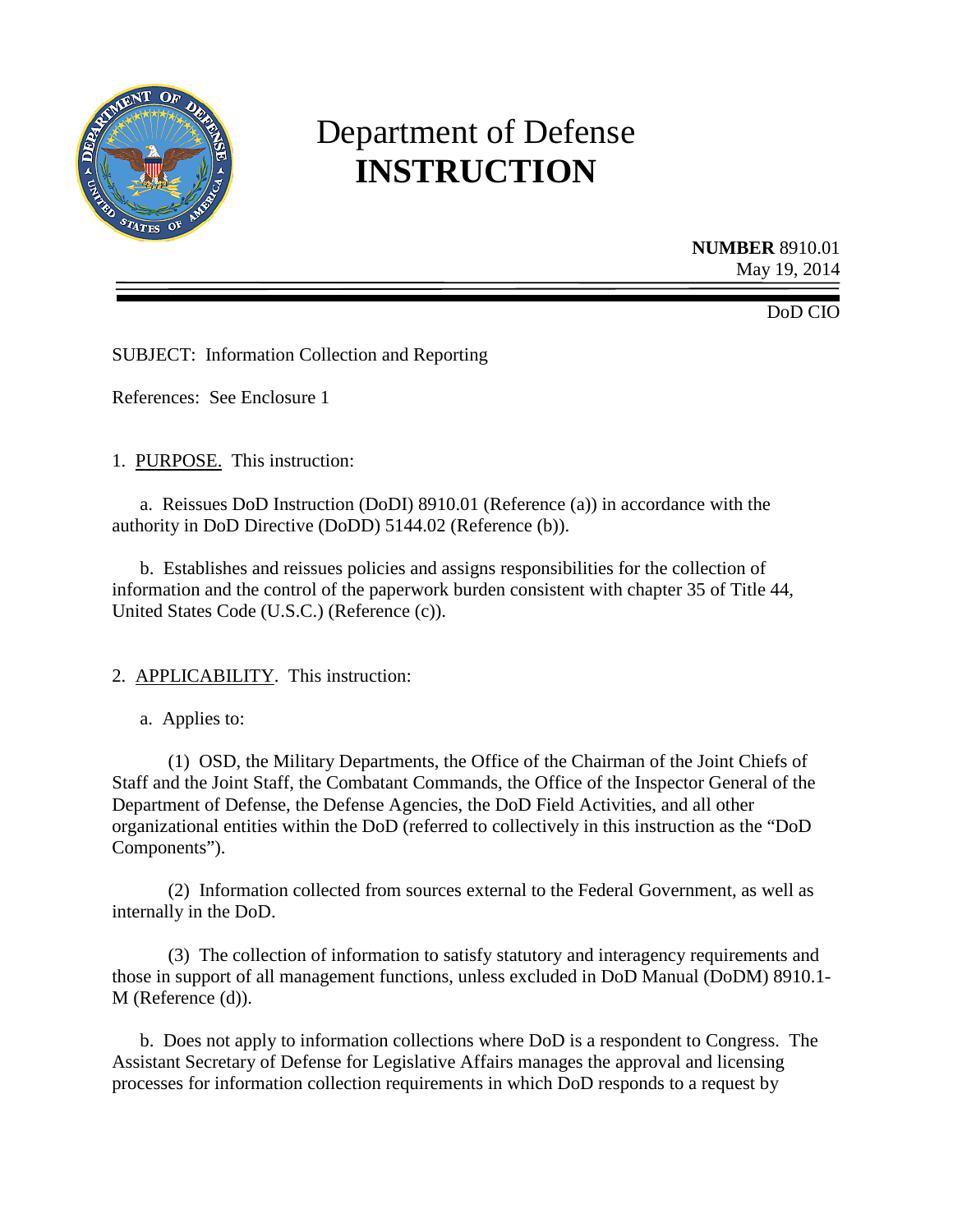Congress. Policy, procedures, and guidance for information collections requested by Congress can be found in DoDI 5545.02 (Reference (e)).

c. Does not address approval processes for information collections (audits, assessments, investigations, etc.) made pursuant to Appendix 3 of Title 5, United States Code, also known as the "Inspector General Act of 1978" (Reference (f)). Policy, procedures, and guidance for these audits, assessments, investigations, etc., can be found in DoDD 5106.01 (Reference (g)).

## 3. POLICY. It is DoD policy that:

a. Prior to collecting information, users requiring the information must ensure that the information to be collected is not duplicative of information already available. When information is not already available, users must ensure that:

(1) Other methods (e.g., statistical sampling) that will minimize the information collection burden cannot be used.

(2) The information collection request is essential to the mission of the requesting organization and the cost of the collection is worth the benefit derived from it.

b. Information collections must be designed to meet only essential needs and be as infrequent as feasible, with reasonable due dates. The number of copies to be prepared must be held to a minimum. One-time information collections may not be imposed when the need for a recurring information collection is indicated.

c. Information collected from the public as defined in Reference (d), OSD and DoD Components, and other federal agencies must be minimized, accounted for, and controlled.

(1) Part 1320 of Title 5, Code of Federal Regulations (Reference (h)) directs that public information collections be submitted to the Office of Management and Budget (OMB) for approval and assigned an OMB control number, and that an annual information collection budget of burden hours be developed and submitted to the OMB.

(2) Information collections that are within the requesting OSD or DoD Component must be approved and assigned a Component information collection control symbol.

(3) DoD information collections, where information across OSD or DoD Components is collected, must be approved and licensed with a DoD internal information collection report control symbol (RCS) prior to the collection of such information, in accordance with Reference (d).

(4) An interagency information collection requirement must be processed in accordance with Reference (d).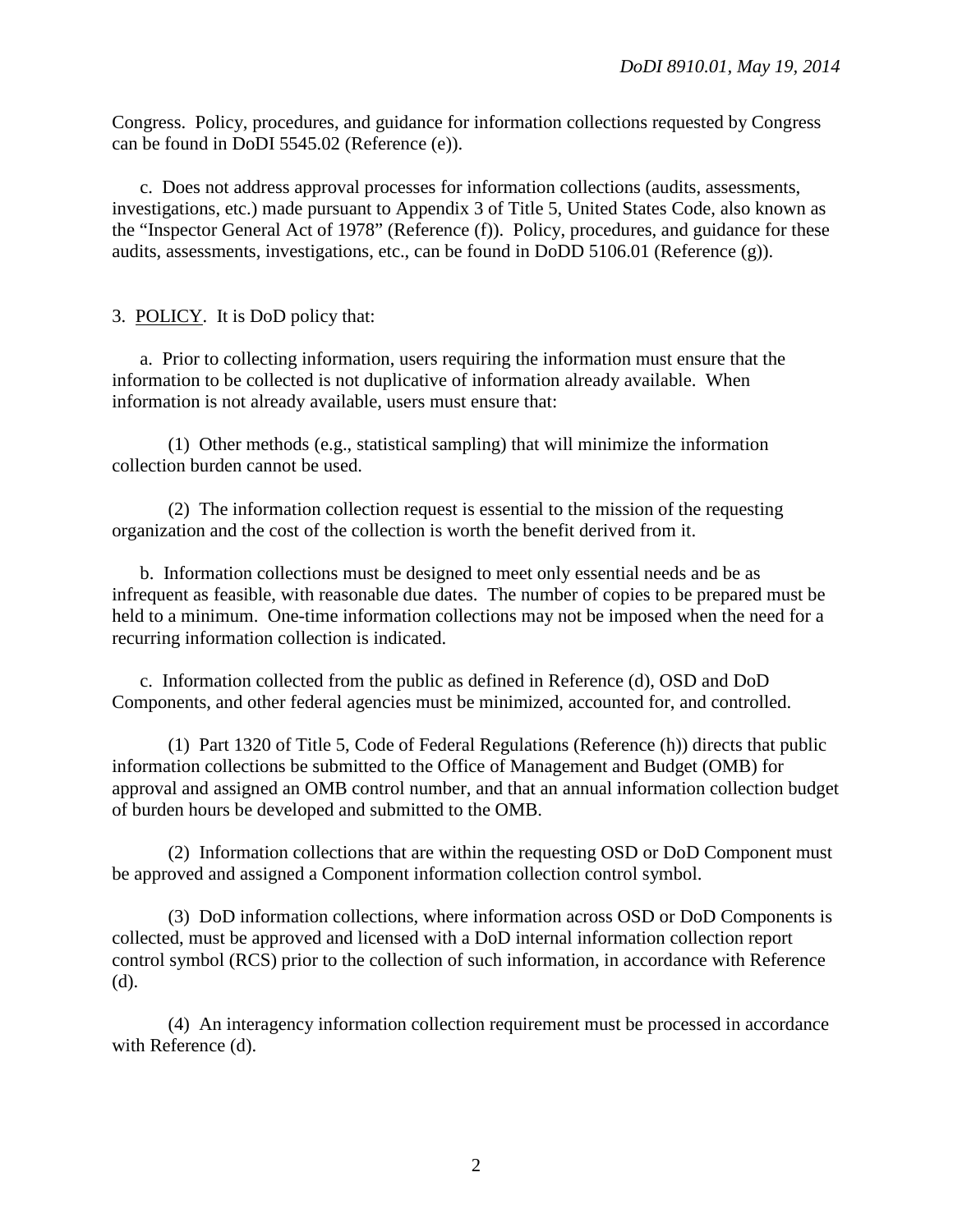d. The OSD and DoD Components must not respond to information collections that have not been properly approved and licensed with an information collections control symbol.

e. Information collections that require special handling, such as classified and controlled unclassified information, must be protected from unauthorized disclosure in accordance with DoDI 5200.01 (Reference (i)).

f. Collections of information that contain personal information on individuals require special handling in accordance with DoDD 5400.11 (Reference (i)) and DoD 5400.11-R (Reference (k)). Such information included in a proposed collection of information must be accessible to the public only as prescribed by DoDD 5400.07 (Reference (l)). To ensure personal information in electronic form is only acquired and maintained when necessary, and that the supporting information technology that is being developed and used protects and preserves the privacy of the members of the public, a privacy impact assessment of information collections must be conducted in accordance with DoDI 5400.16 (Reference (m)).

g. When an information collection has been approved and licensed with an information collection control symbol, and the information is collected, it must be made visible, available, and usable only to authorized individuals.

4. RESPONSIBILITIES. See Enclosure 2.

5. RELEASABILITY. **Unlimited**. This instruction is approved for public release and is available on the Internet from the DoD Issuances Website at http://www.dtic.mil/whs/directives.

6. EFFECTIVE DATE. This instruction:

a. Is effective May 19, 2014.

b. Must be reissued, cancelled, or certified current within 5 years of its publication to be considered current in accordance with DoDI 5025.01 (Reference (n)).

c. Will expire effective May 19, 2024 and be removed from the DoD Issuances Website if it hasn't been reissued or cancelled in accordance with Reference (n).

avil Dellices

David L. De Vries Acting DoD Chief Information Officer

Enclosures 1. References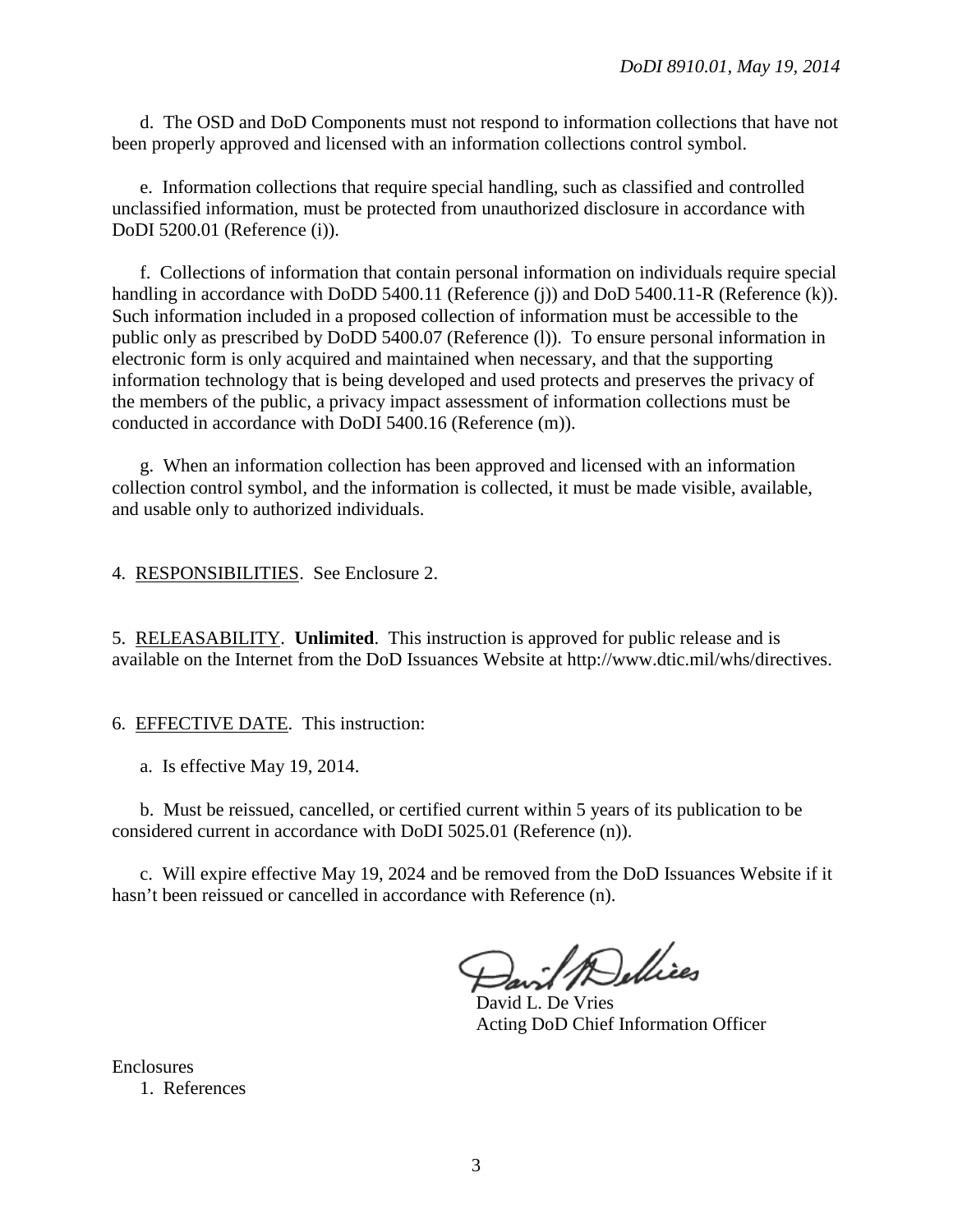# 2. Responsibilities Glossary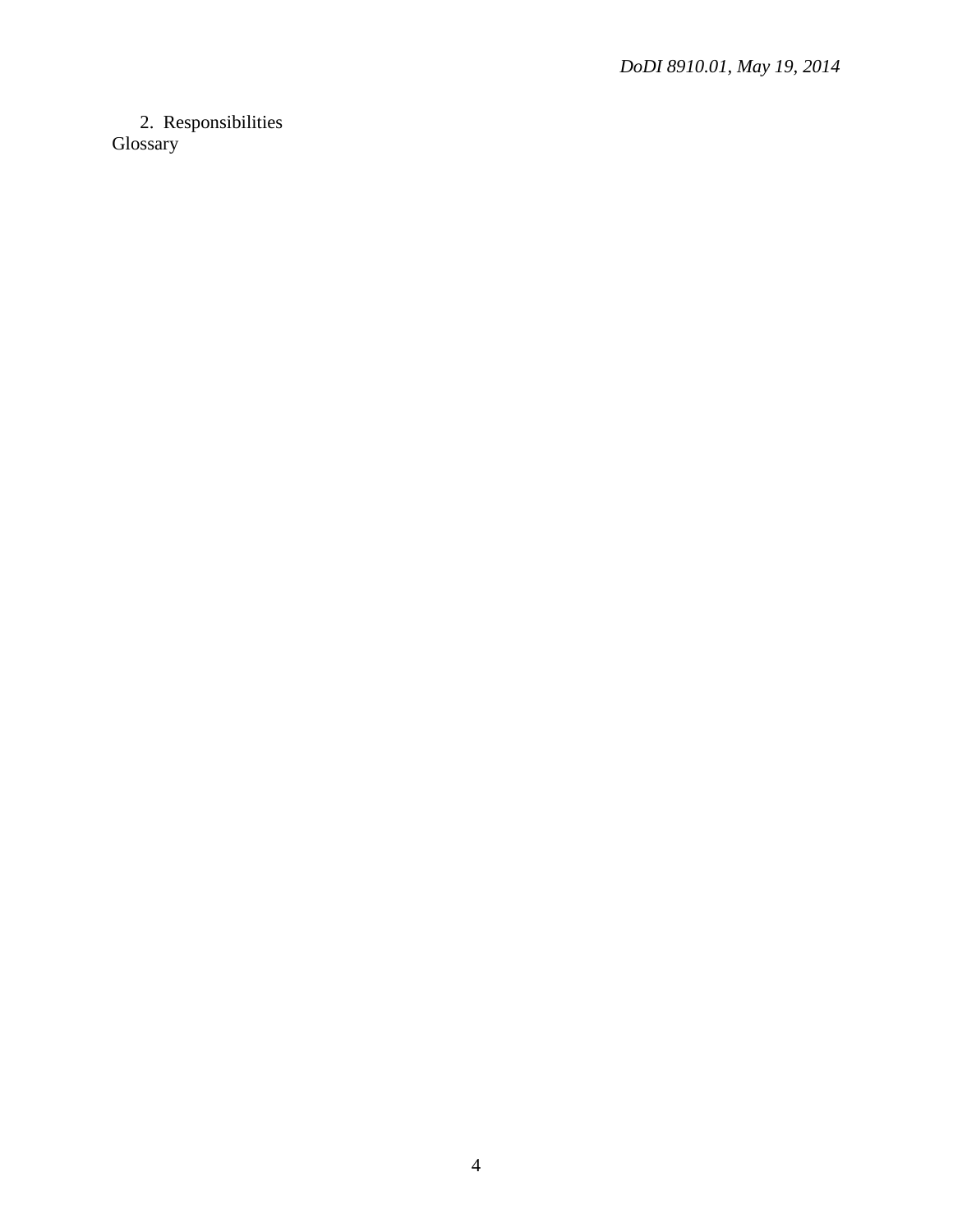# **TABLE OF CONTENTS**

| UNDER SECRETARY OF DEFENSE FOR PERSONNEL AND READINESS |  |
|--------------------------------------------------------|--|
|                                                        |  |
|                                                        |  |
|                                                        |  |
|                                                        |  |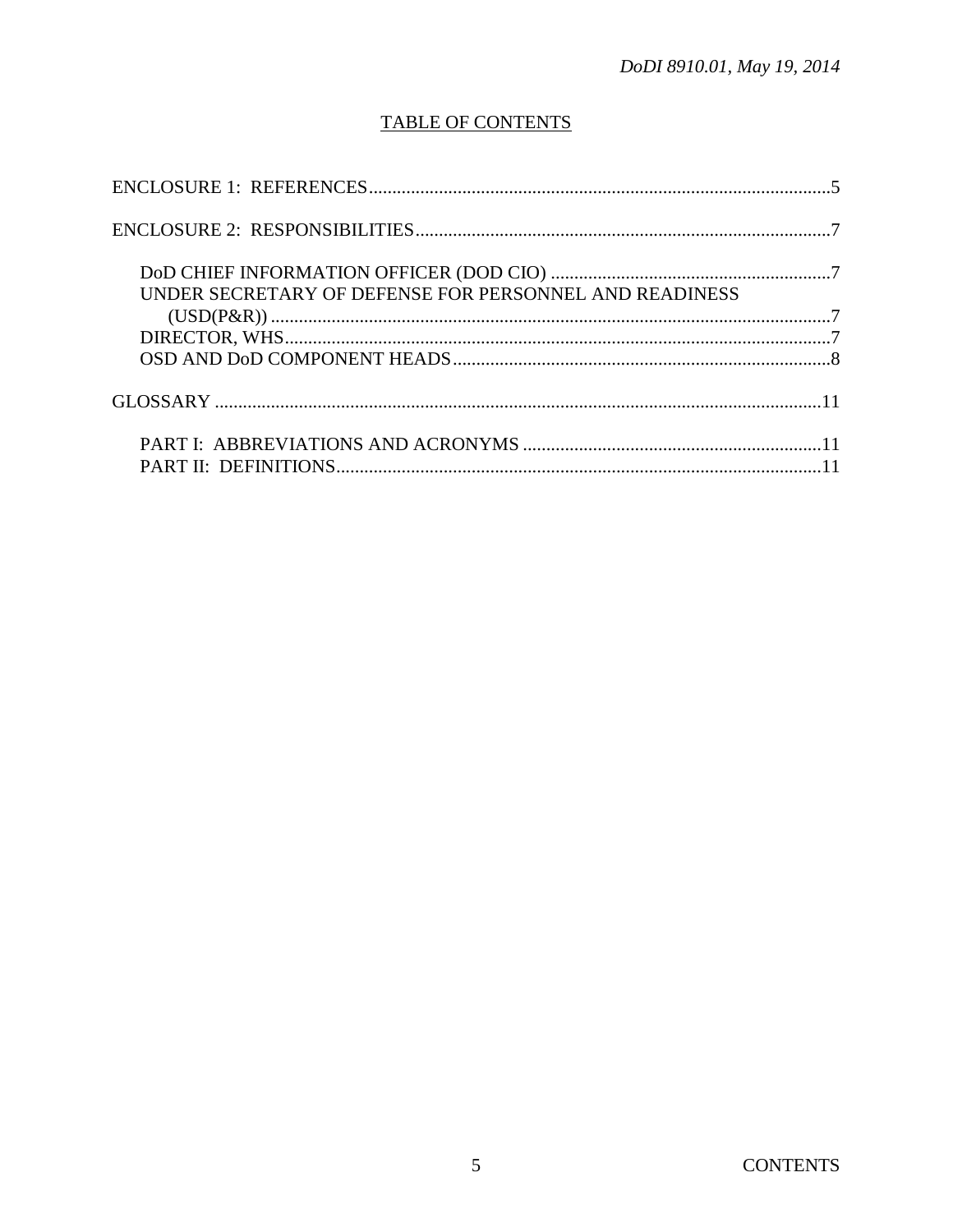## ENCLOSURE 1

#### REFERENCES

- (a) DoD Instruction 8910.01, "Information Collection and Reporting," March 6, 2007, as amended (hereby cancelled)
- (b) DoD Directive 5144.02, "DoD Chief Information Officer (DoD CIO)," April 22, 2013
- (c) Chapter 35 of Title 44, United States Code
- (d) DoD 8910.1-M, "Department of Defense Procedures for Management of Information Requirements," June 30, 1998
- (e) DoD Instruction 5545.02, "DoD Policy for Congressional Authorization and Appropriations Reporting Requirements," December 19, 2008
- (f) Appendix 3 of Title 5, United States Code, "Inspector General Act of 1978", as amended
- (g) DoD Directive 5106.01, "Inspector General of the Department of Defense (IG DoD)," April 20, 2012
- (h) Part 1320 of Title 5, Code of Federal Regulations
- (i) DoD Instruction 5200.01, "DoD Information Security Program and Protection of Sensitive Compartmented Information," October 9, 2008, as amended
- (j) DoD Directive 5400.11, "DoD Privacy Program," May 8, 2007, as amended
- (k) DoD 5400.11-R, "Department Of Defense Privacy Program," May 14, 2007
- (l) DoD Directive 5400.07, "DoD Freedom of Information Act (FOIA) Program," January 2, 2008
- (m) DoD Instruction 5400.16, "DoD Privacy Impact Assessment (PIA) Guidance," February 12, 2009
- (n) DoD Instruction 5025.01, "DoD Directives Program," September 26, 2012, as amended
- (o) DoD Instruction 1100.13, "Surveys of DoD Personnel," November 21, 1996
- (p) Directive-Type Memorandum (DTM) 12-004, "DoD Internal Information Collections," April 24, 2012, as amended
- (q) Office of Management and Budget (OMB) Memorandum M-13-13, "Open Data Policy— Managing Information as an Asset," May 9, 2013
- (r) Secretary of Defense Memorandum, "Track Four Efficiency Initiatives Decisions," March 14, 2011
- (s) DoD Instruction 3216.02, "Protection of Human Subjects and Adherence to Ethical Standards in DoD-Supported Research," November 8, 2011
- (t) DoD Directive 5015.2, "DoD Records Management Program," March 6, 2000
- (u) DoD 8400.01-M, "Procedures for Ensuring the Accessibility of Electronic and Information Technology (E&IT) Procured by DoD Organizations," June 3, 2011
- (v) DoD Instruction 8550.01, "DoD Internet Services and Internet-Based Capabilities," September 11, 2012
- (w) DoD Instruction 8500.01, "Cybersecurity," March 14, 2014
- (x) DoD Instruction 8510.01, "Risk Management Framework (RMF) for DoD Information Technology (IT)," March 12, 2014
- (y) DoD Instruction 7750.07, "DoD Forms Management Program," April 20, 2007, as amended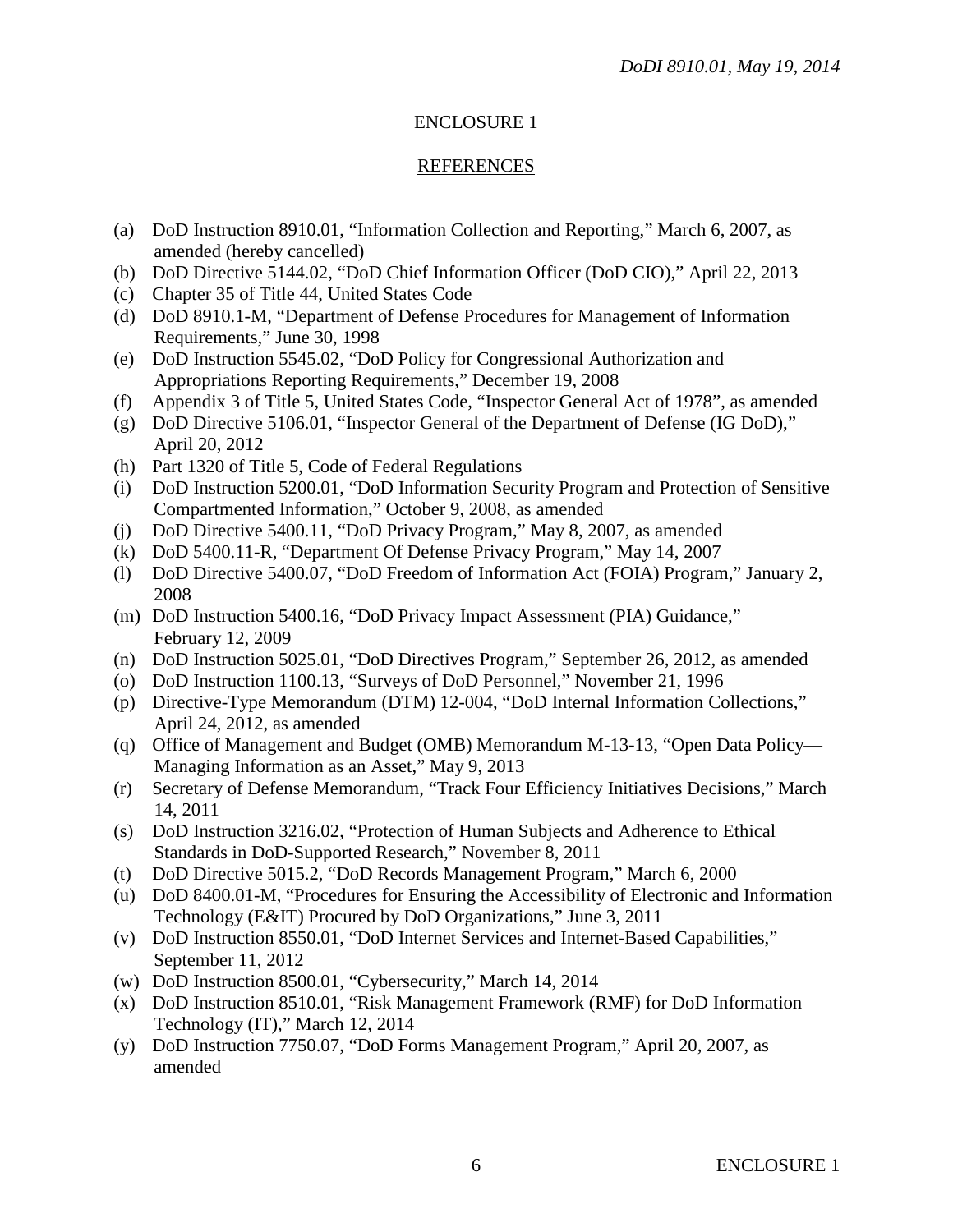- (z) DoD 7750.07-M, "DoD Forms Management Program Procedures Manual," May 7, 2008, as amended
- (aa) DoD Instruction 1000.30, "Reduction of Social Security Number (SSN) Use Within DoD," August 1, 2012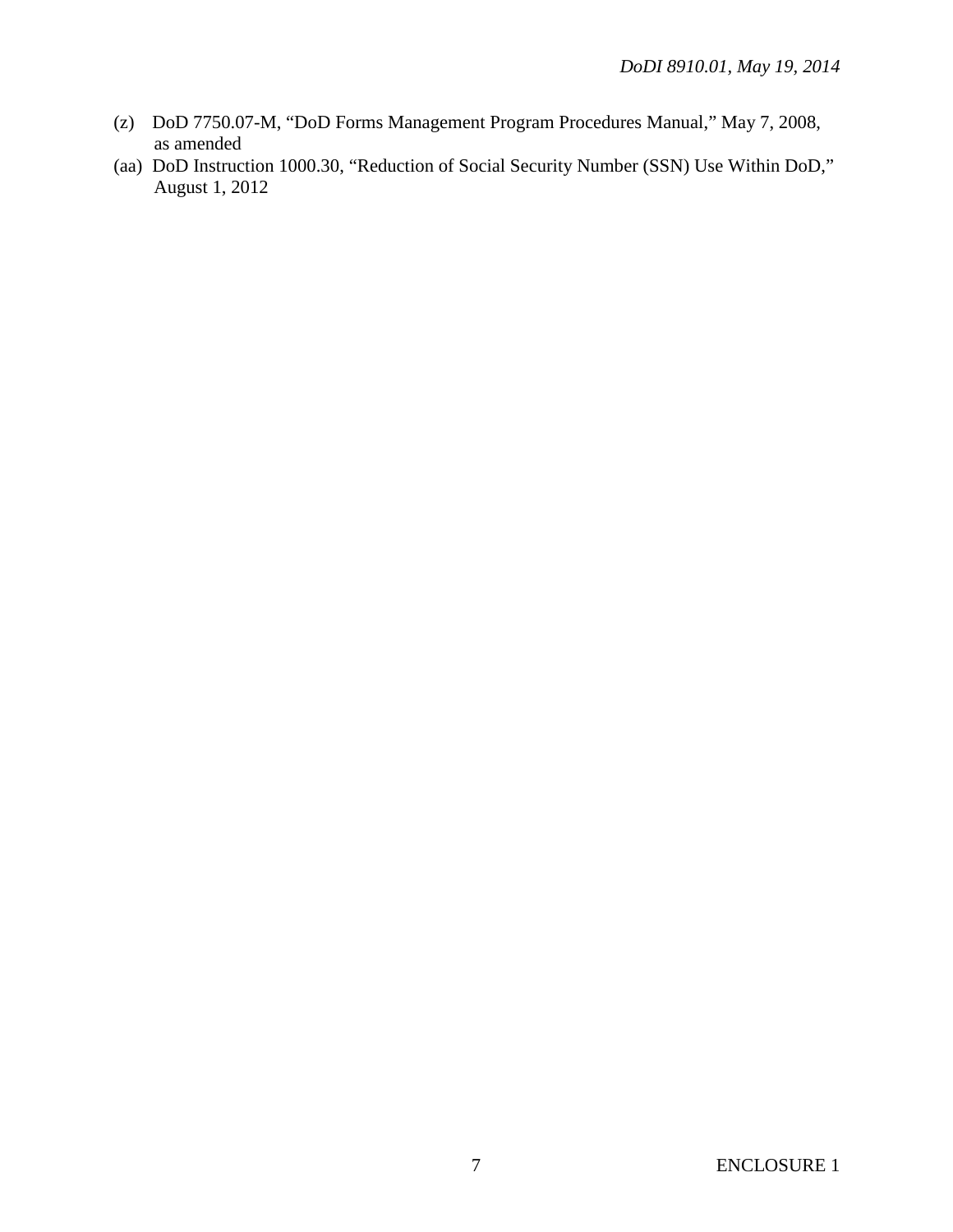#### ENCLOSURE 2

### **RESPONSIBILITIES**

#### 1. DoD CHIEF INFORMATION OFFICER (DoD CIO). Pursuant to Reference (b), the DoD CIO:

a. Develops and establishes DoD policy for OSD and DoD internal, interagency, and public information collection activities.

b. Establishes goals, consistent with critical mission needs, to reduce the number and frequency of DoD internal and public information collections.

c. Oversees the accomplishment of DoD information collection reduction goals.

d. Approves the DoD information collection budget and monitors its execution.

2. UNDER SECRETARY OF DEFENSE FOR PERSONNEL AND READINESS  $(USD(P\&R))$ . In accordance with procedures prescribed in DoDI 1100.13 (Reference (o)) and this instruction, the USD(P&R):

a. Provides mandatory coordination, including recommending approval or disapproval to Director, Washington Headquarters Services (WHS), on all surveys defined as DoD internal or public information collections, and in accordance with Reference (o). If USD(P&R) coordination results in a recommended disapproval, the disapproved survey instrument or methodology cannot be used to collect information in any licensed DoD internal or public information collections.

b. Assesses all surveys for compliance with applicable laws, regulations, and policies before final approval. For DoD internal information collections, the DoD Internal Information Collections Officer (IICO), grants final approval and assigns an RCS to the information collection in accordance with Reference (d) and Directive-Type Memorandum 12-004 (Reference (p)). For public information collections, OMB is the final approval authority and assigns an OMB control number to the information collection.

3. DIRECTOR, WHS. Under the authority, direction and control of the Director of Administration and Management, the Director, WHS:

a. Maintains Reference (d) consistent with this instruction, and in accordance with Reference (n).

b. Establishes a DoD information collection control activity to: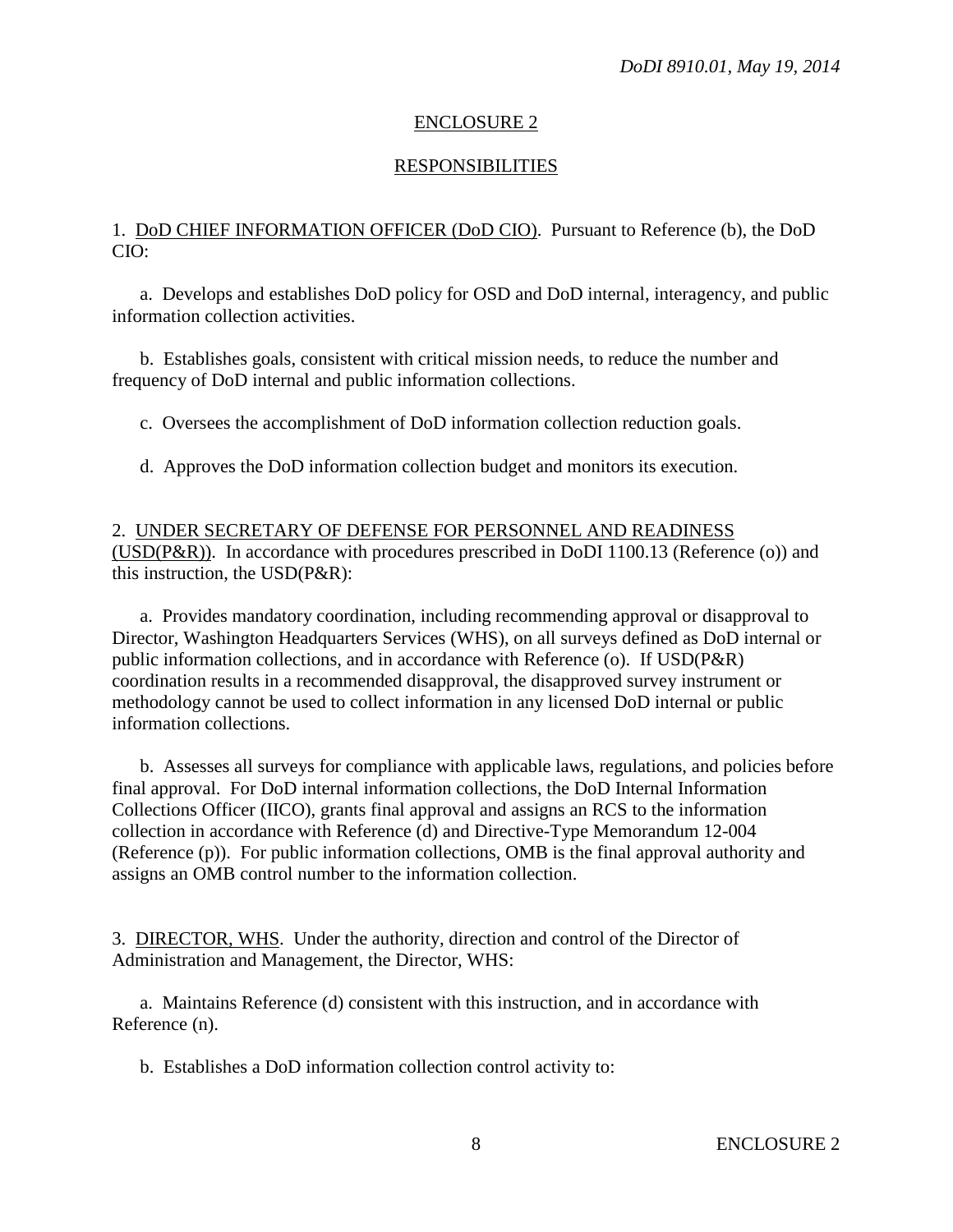(1) Maintain an index of approved DoD public information collections and DoD internal information collections located at http://www.reginfo.gov/public/do/PRAMain and http://www.dtic.mil/whs/directives/corres/intinfocollections/iic\_home.html, respectively.

(2) Serve as the DoD clearance office and the office of record for DoD public information collections, in accordance with References (c) and (h), and develops and coordinates the DoD information collection budget. Established under these offices, the DoD Public Information Collections Officer (PICO) processes, and may certify, DoD public information collections. The DoD Clearance Officer processes and certifies DoD public information collections, and approves emergency processing requests to OMB for public collections in coordination with the Office of the DoD CIO.

(3) Serve as the office of record and approval and disapproval authority for DoD internal information collections, in accordance with guidance in References (d) and (p) and this instruction. Established under this office, the DoD IICO approves DoD internal information collections submitted by the OSD and DoD Components and assigns information collection report control symbols.

### 4. OSD AND DoD COMPONENT HEADS. The OSD and DoD Component heads:

a. Respond only to those information collections that have an active DoD internal information collection report control symbol, are not considered DoD internal information collections in accordance with Reference (d), are tracked as congressional information collections in accordance with Reference (e), or are assigned OMB control numbers for public information collections.

b. Collect information consistent with the requirements in OMB Memorandum M-13-13 (Reference (q)).

(1) Design new information collection so that the information collected or created supports interoperability between information systems and dissemination of information to the public, as appropriate, without the need to manipulate or reprocess the information.

(2) Use machine-readable and open data formats, data standards, and common core and extensible metadata for all new information creation and collection efforts.

(3) Apply open licenses to information as it is collected or created so that if data is made public there are no restrictions on copying, publishing, distributing, transmitting, adapting, or otherwise using the information for non-commercial or for commercial purposes.

c. Ensure that users justify new information collections and that the information is not already available from other sources. To reduce costs and burden, ensure that data is not duplicated or unnecessarily generated.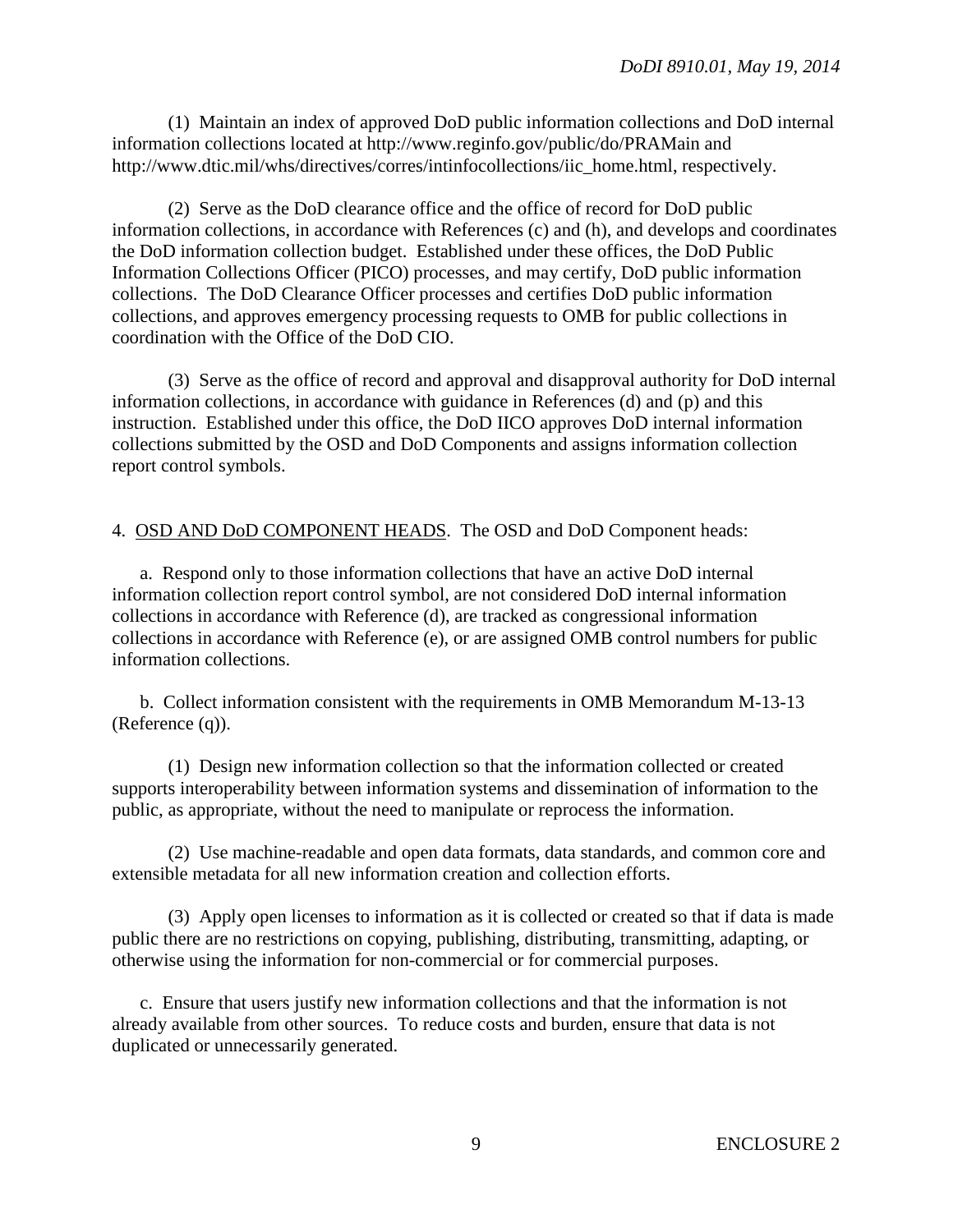(1) Evaluate and screen each data element in an information collection against information in existing information collections to determine whether such existing information can satisfy the requirement.

(2) Subject each new or revised information collection to a cost analysis by using the DoD Cost Guidance Portal located at https://www.cape.osd.mil/CostGuidance, in accordance with Secretary of Defense Memorandum (Reference (r)).

d. Determine whether information collected is releasable from the OSD or DoD Component to the other federal agencies, consistent with section 3510 of Reference (c).

e. Establish an information collections control activity under the OSD or DoD Components' CIO or elsewhere in the organization. An OSD or DoD Component Information Management Control Officer (IMCO) will be appointed in accordance with Reference (d) and positioned under this activity. The OSD or DoD Component IMCO:

(1) Serves as the OSD or DoD Component's principal point of contact on their information collections programs.

(2) Ensures information collections requiring the collection of personally identifiable information (PII) are reviewed in accordance with Reference (j).

(3) Ensures electronic collection of PII is conducted in accordance with Reference (m).

(4) Ensures information collections that include research involving human subjects are reviewed in accordance with the requirements of DoDI 3216.02 (Reference (s)).

(5) Ensures appropriate lifecycle management of records created during the information collection effort; collected information must be maintained, used, preserved, and disposed of in accordance with DoDD 5015.2 (Reference (t)).

(6) Ensures information is collected and provided in formats and methods that ensure accessibility in accordance with DoDM 8400.01-M (Reference (u)).

(7) Provides for the efficient and effective management, control, and safeguarding, of collected information. Requests for information, including information collected via a computer system or an electronic format, must be appropriately safeguarded during transmission, storage, and processing in accordance with Reference (m), DoDI 8550.01 (Reference (v)), DoDI 8500.2 (Reference (w)), and DoDI 8510.01 (Reference (x)). Information collections that require special handling such as classified and control unclassified information must be protected from unauthorized disclosure in accordance with Reference (i).

(8) Ensures information collected that should be controlled as a DoD form is reviewed in accordance with the requirements in DoDI 7750.07 (Reference (y)) and DoDM 7750.07-M (Reference (z)).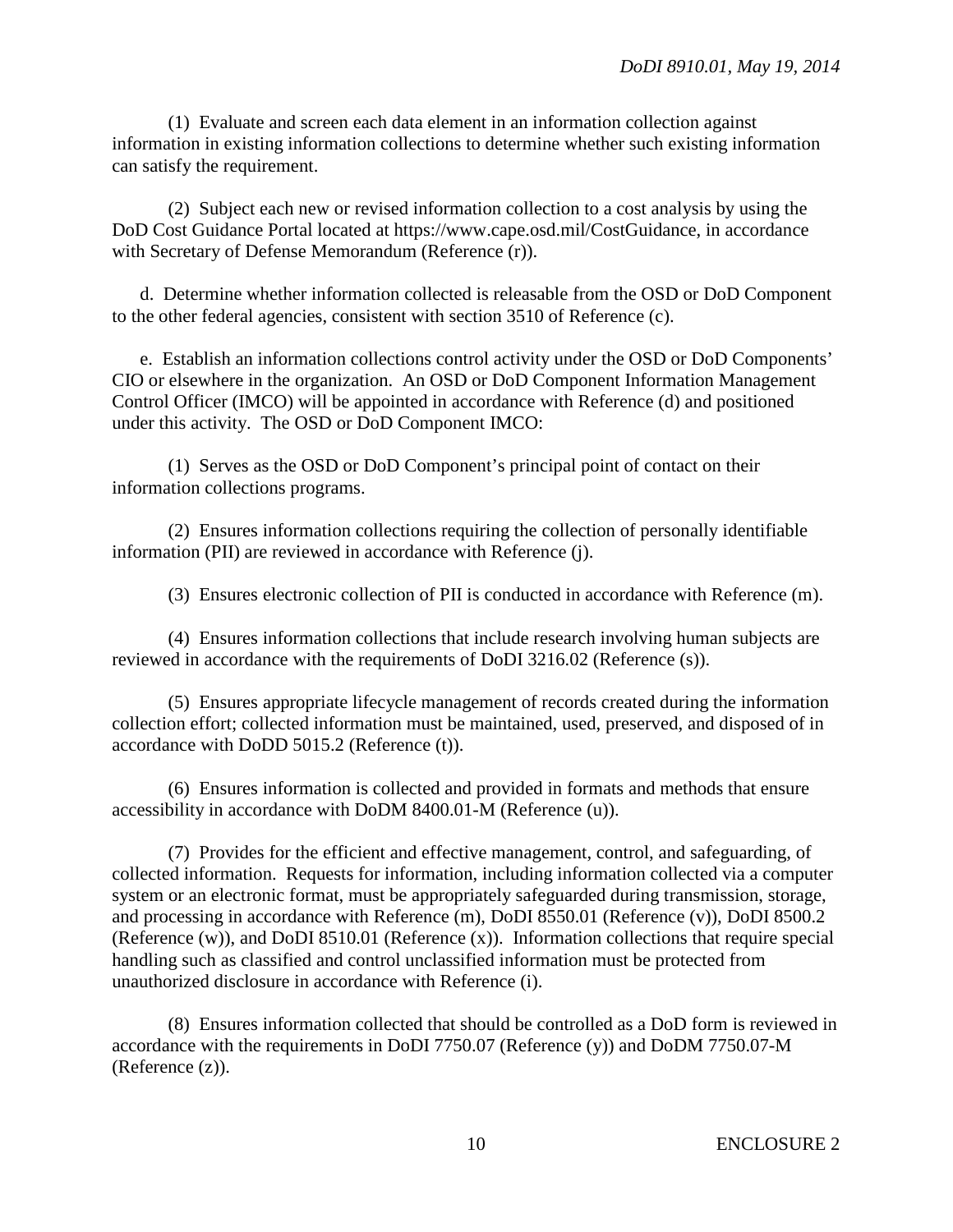(9) Ensures the collection of social security numbers is justified in accordance with DoDI 1000.30 (Reference (aa)).

(10) Licenses OSD or DoD Component internal information collections by assigning Component internal information collection symbols, where applicable. Cancels OSD or DoD Component internal information collections that are no longer required. Ensures information control symbols assigned by a higher level must not be assigned a different OSD or DoD Component information control symbol by a lower level organization.

(11) Notifies the office requesting the information that approval and the assignment of an information control symbol must be obtained before the information can be collected, and notifies the DoD IICO when unlicensed or expired DoD internal information collections are encountered.

(12) Submits requests for public information collections to the DoD PICO in the WHS Information Management Division and DoD internal and interagency information collections to the DoD IICO in the WHS Directives Division, in accordance with Reference (d).

(13) Maintains an up-to-date index of the OSD or DoD Component's information collections, and if necessary, provides copies of those records to the DoD IICO.

f. Establishes goals, as appropriate, consistent with critical mission needs, for reduction in the number or frequency of their internally prescribed information collections.

g. Ensures that the OSD or DoD Component assesses its information collections at least every 3 years to ensure they are still necessary. When feasible, actions must be taken to cancel unnecessary information collections or to modify the information collection to reduce burden.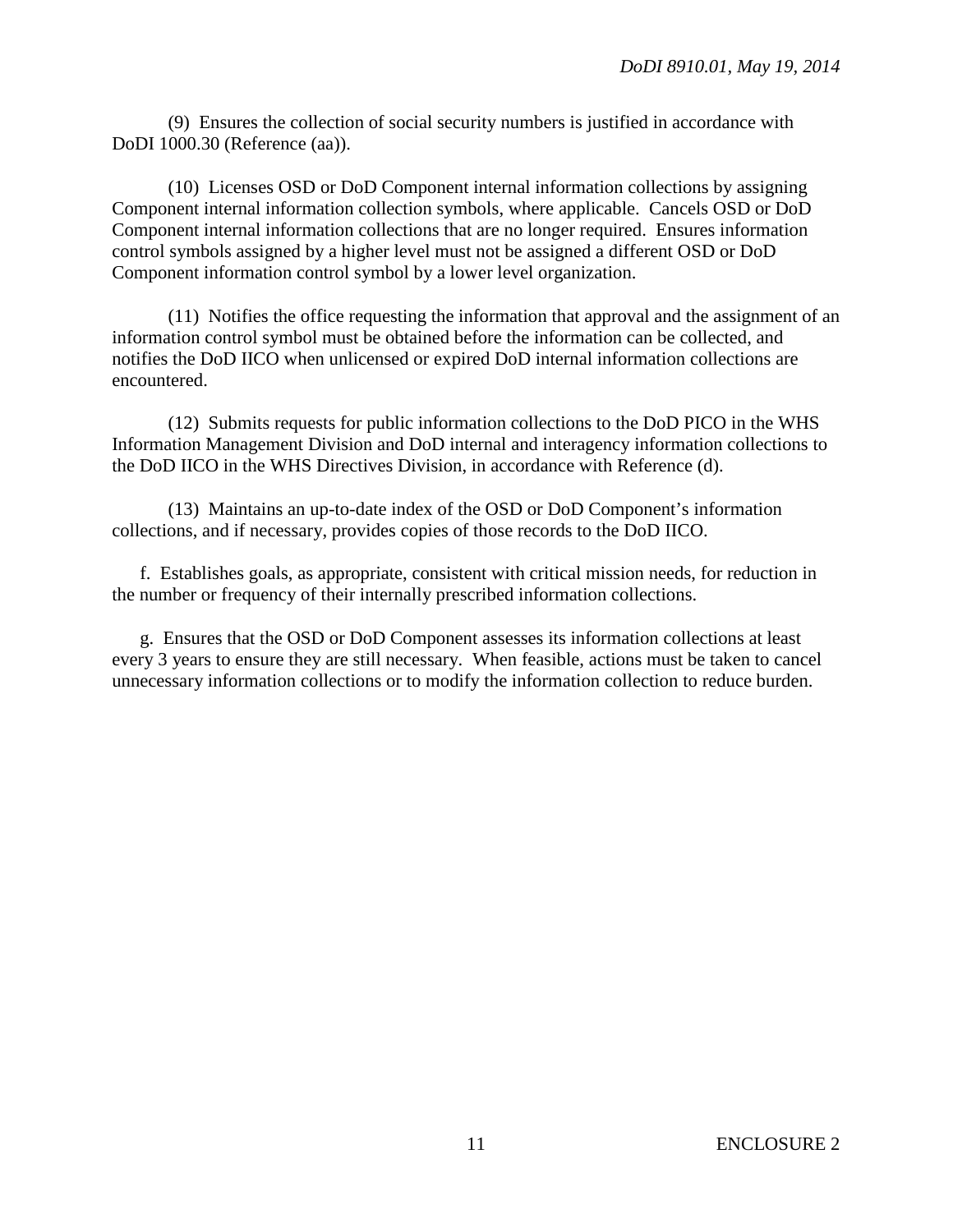#### **GLOSSARY**

#### PART I. ABBREVIATIONS AND ACRONYMS

| DoD CIO<br>DoDD       | DoD Chief Information Officer<br>DoD Directive                                       |
|-----------------------|--------------------------------------------------------------------------------------|
| DoDI                  | DoD Instruction                                                                      |
| <b>DoDM</b>           | DoD Manual                                                                           |
| <b>IICO</b>           | Internal Information Collections Officer                                             |
| <b>IMCO</b>           | Information Management Control Officer                                               |
| <b>OMB</b>            | Office of Management and Budget                                                      |
| <b>PICO</b><br>PII    | <b>Public Information Collections Officer</b><br>personally identifiable information |
| <b>RCS</b>            | <b>Report Control Symbol</b>                                                         |
| U.S.C.<br>$USD(P\&R)$ | <b>United States Code</b><br>Under Secretary of Defense for Personnel and Readiness  |
| WHS                   | <b>Washington Headquarters Services</b>                                              |

## PART II. DEFINITIONS

These terms and their definitions are for the purposes of this instruction.

burden. The total time, effort, or financial resources expended by persons to generate, maintain, retain, or disclose or provide information to or for a federal agency, including:

Reviewing instructions.

Developing, acquiring, installing, and utilizing technology and systems for the purposes of collecting, validating, and verifying information; processing and maintaining information; and disclosing and providing information.

Adjusting the existing ways to comply with any previously applicable instructions and requirements.

Training personnel to be able to respond to a collection of information.

Searching data sources.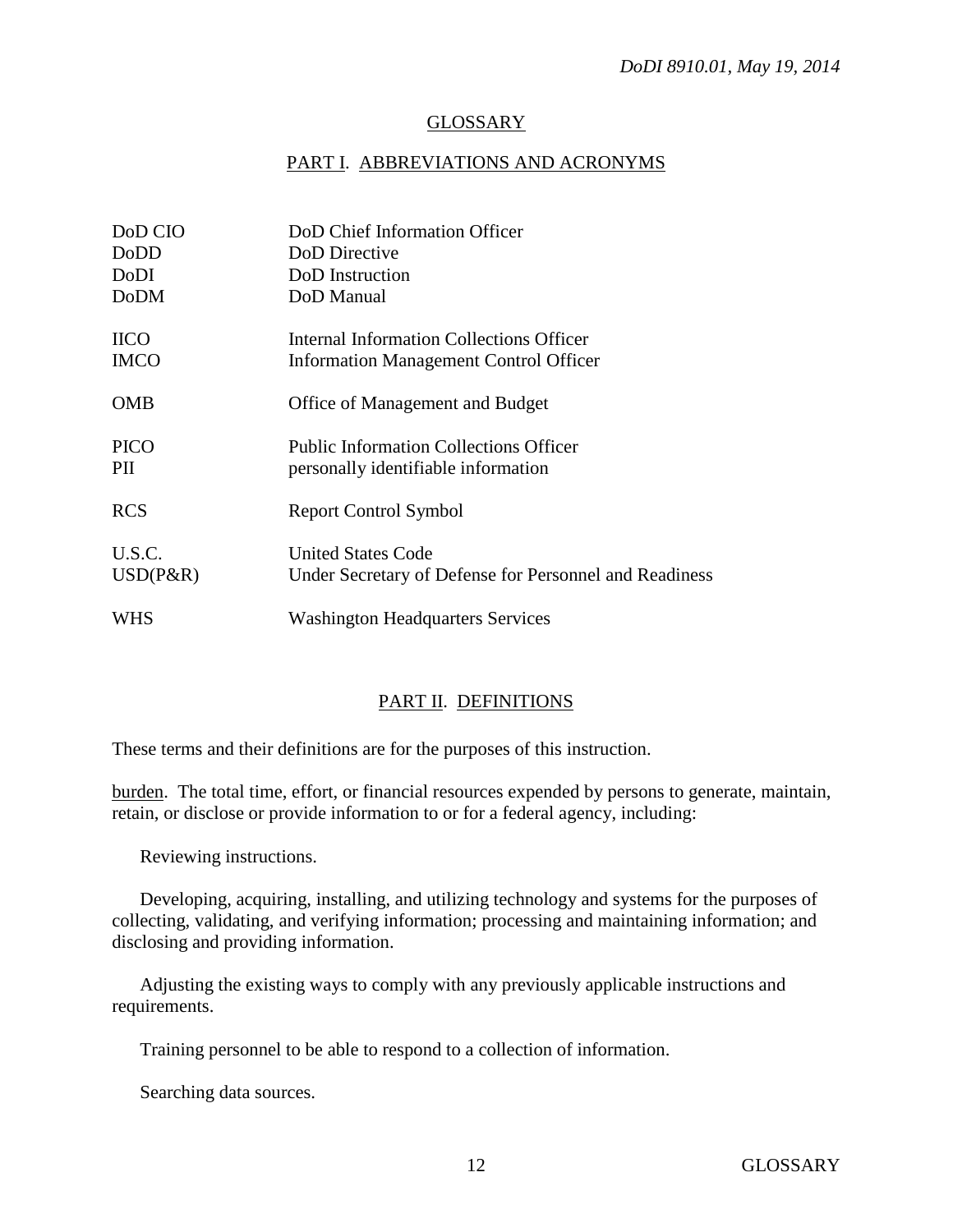Completing and reviewing the collection of information.

Transmitting, or otherwise disclosing, the information.

collection of information. Obtaining or causing to be obtained, soliciting, or requiring of facts or opinions regardless of form or format used.

DoD internal information collection. A collection of information from two or more OSD or DoD Components that require approval by the DoD Internal Information Collections Officer, who resides in WHS. Examples of these would be if a survey draws subjects from two or more Military Services or if a survey draws subjects from a Military Service and another OSD or DoD Component.

DoD public information collection. A collection of information whereby information is collected by the DoD from the public. The PICO processes all DoD public information collections for OMB approval.

information. Any communication or representation of knowledge such as facts, data, or opinions in any medium or form, including textual, numeric, graphic, cartographic, narrative, or audiovisual forms.

information collection budget. An annual comprehensive budget of burden hours for all collections of information from the public to be conducted or sponsored by a federal agency in the succeeding 12 months.

interagency information collection. Any requirement that involves collecting information from or providing information to a federal agency from one or more other federal agencies.

OSD or DoD Component internal information collection. Information requirements that are internal to a particular OSD or DoD Component and approved by that Component. Examples include USD(P&R) internal information collections. Under Secretary of Defense for Acquisition, Technology and Logistics internal, Army internal, Air Force internal, Navy internal, etc.

privacy impact assessment. The analysis of how information is handled:

To ensure handling conforms to applicable legal, regulatory, and policy requirements regarding privacy.

To determine the risks and effects of collecting, maintaining, and disseminating information in identifiable form in an electronic information system.

To examine and evaluate protections and alternative processes for handling information to mitigate potential privacy risks.